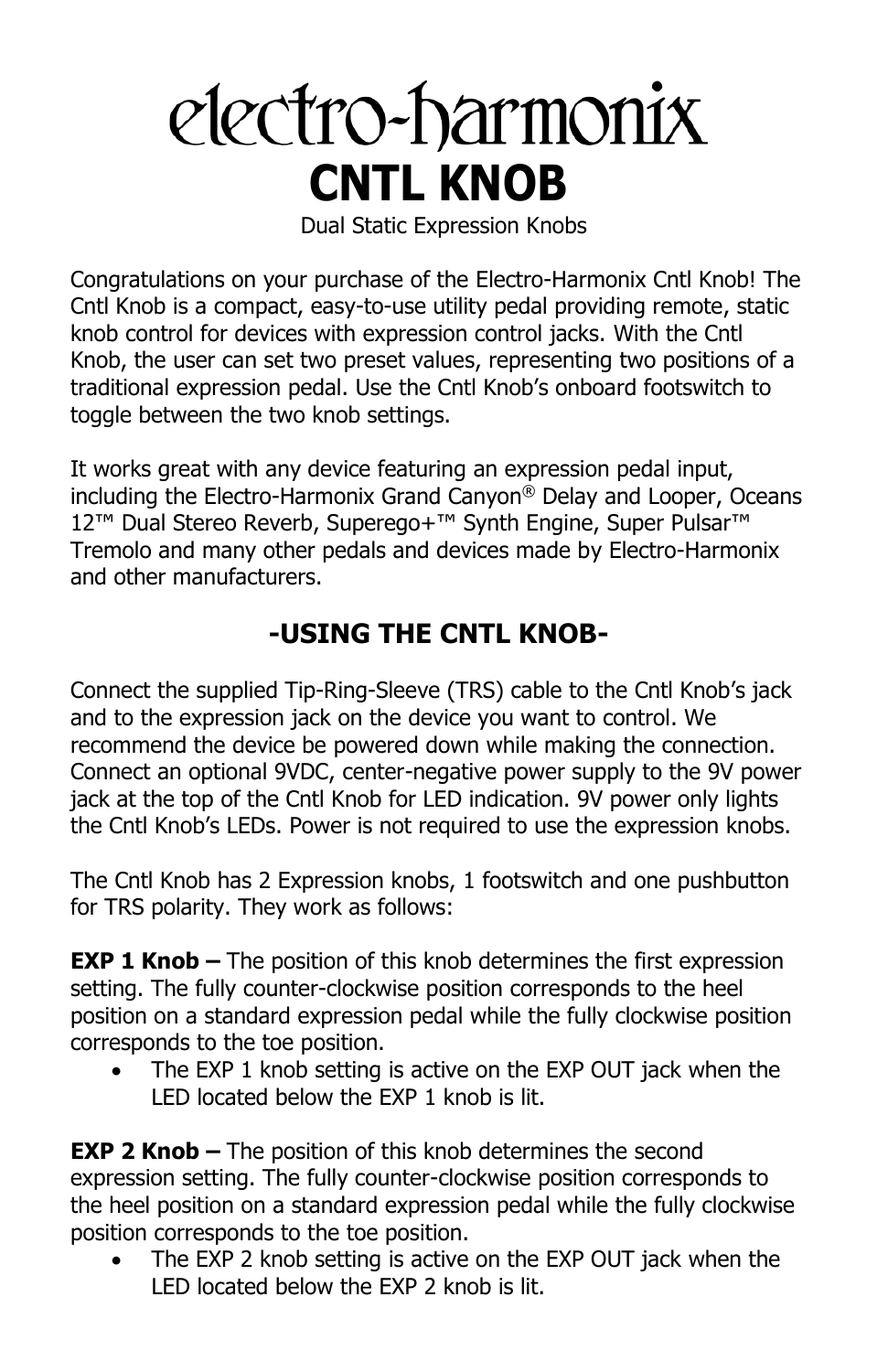**EXP OUT Jack –** This jack outputs the expression value set by the currently active knob. A TRS (tip-ring-sleeve) cable is required for this jack. Please do not connect a TS (tip-sleeve) cable to the EXP OUT jack; it will not work and may cause damage to your equipment.

**TRS +/- Button –** When this button is in the inward position, the polarity of the EXP OUT jack is Ring-to-Wiper. When this button is in the outward position, the polarity of EXP OUT is Tip-to-Wiper.

- This button must be set to comply with the expression polarity of the device that is being controlled. Please check the user manual of the device for the required expression polarity.
- For all EHX products, such as the Deluxe Big Muff Pi®, Deluxe Memory Boy<sup>™</sup> Analog Delay and Pitchfork<sup>®</sup> Pitch Shifter, this toggle should be in the outward position (Tip-to-Wiper polarity).

**Footswitch & LEDs –** A press on the footswitch toggles the active expression setting on EXP OUT between EXP 1 and EXP 2. If power is applied, the LEDs below each knob light to indicate the currently active knob.

**9V Power Jack –** An optional 9VDC, center-negative power supply can be inserted to provide power to the LEDs at this jack. The current draw is 5mA. The maximum acceptable DC voltage for this power supply is 18VDC. The Cntl Knob does not take batteries.

Please note: the exact function of the Cntl Knob expression setting depends on the device to which it is connected. Please refer to the device's user manual for more information on the functions assigned to the expression input.